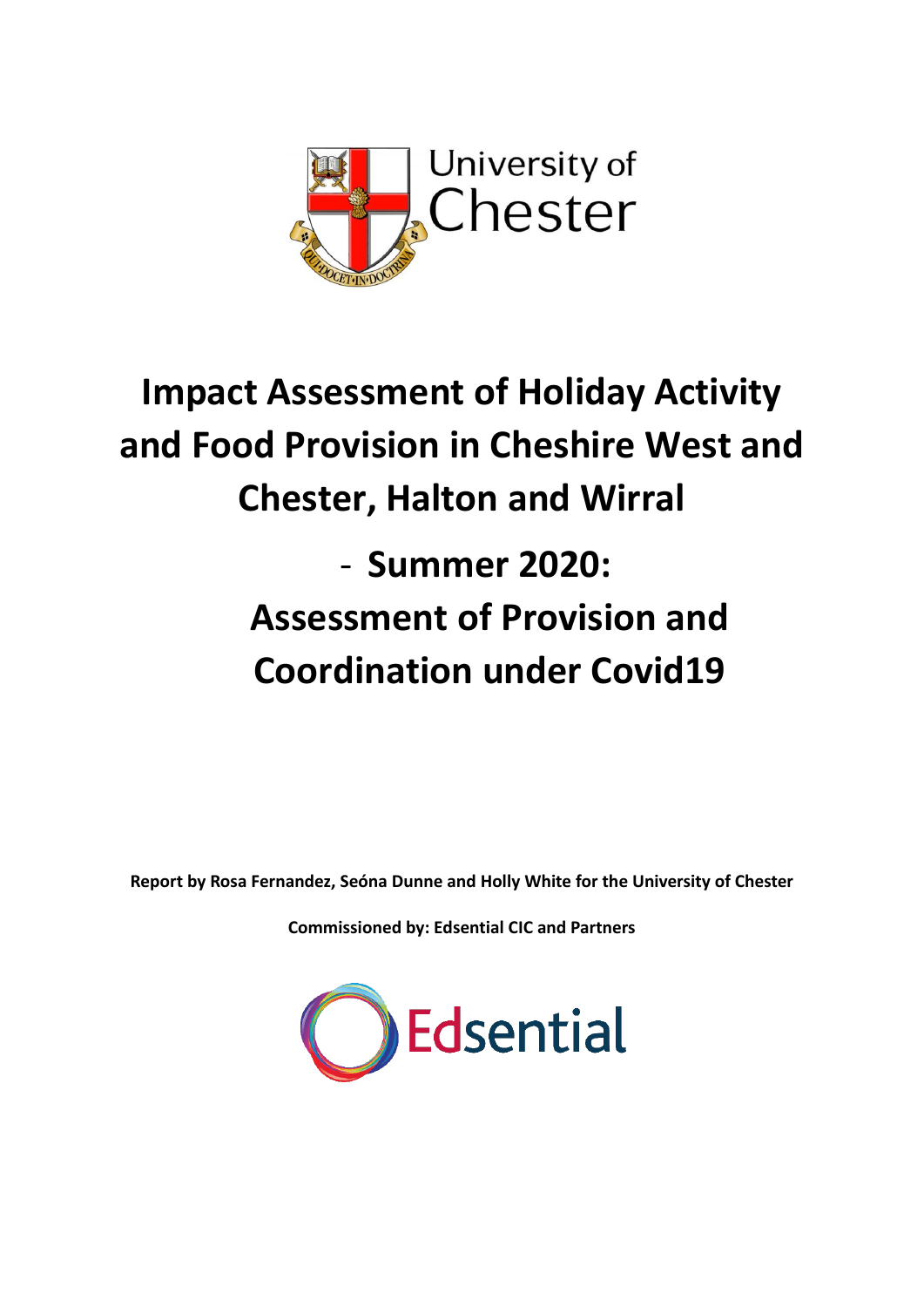# Table of Contents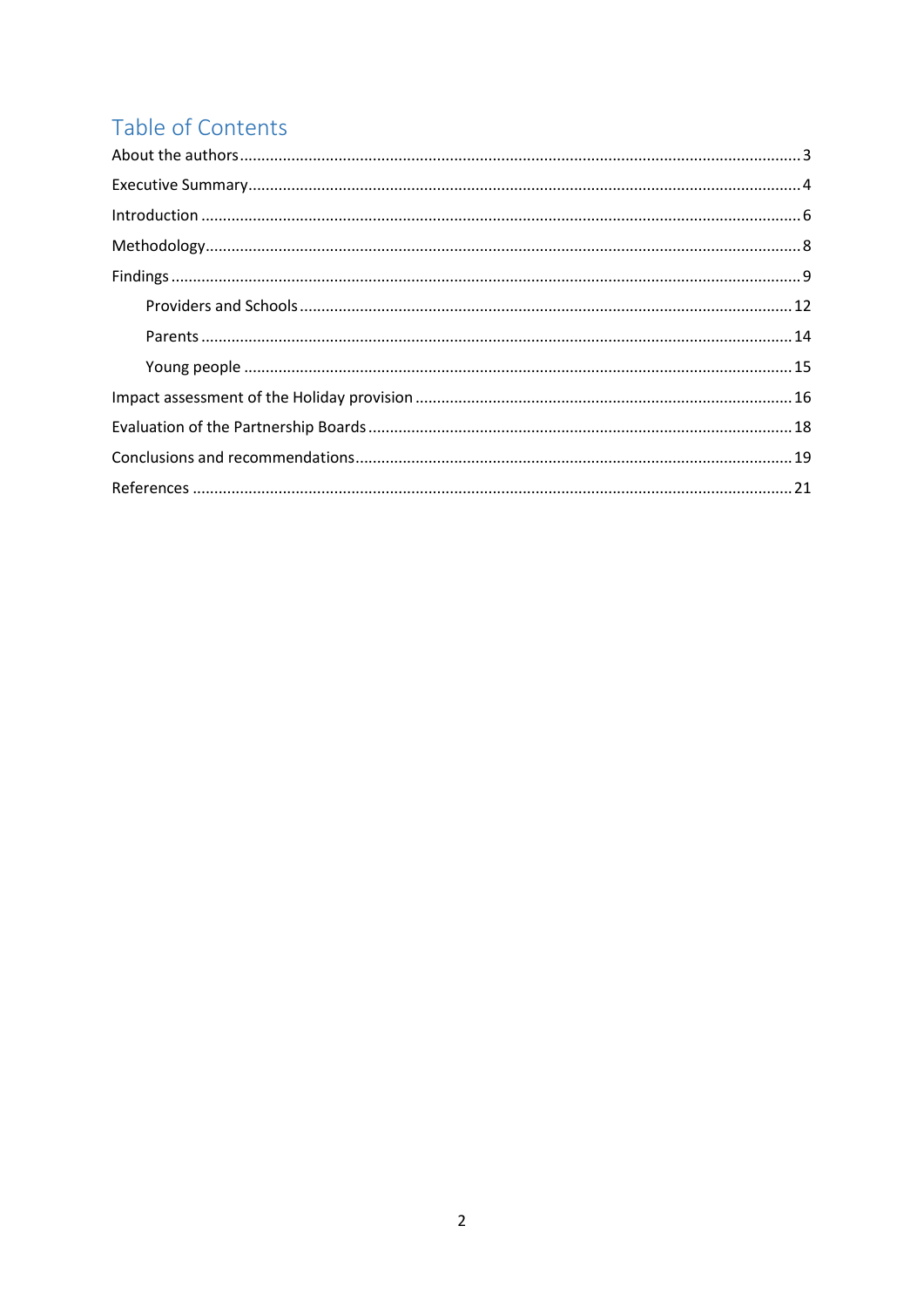# <span id="page-2-0"></span>About the authors

**Dr Rosa Fernandez** (PhD, SFHEA) is an economist by training specialised in interdisciplinary research covering different aspects of sustainable development (economic, social and environmental) with a mixed methods approach (quantitative & qualitative), in areas that range from renewable energy to the links between health and education, passing through sustainable housing. She is currently Deputy Head of Department and the Programme Leader for Economics at the University of Chester. [r.fernandez@chester.ac.uk](mailto:r.fernandez@chester.ac.uk)

**Seóna Dunne**, RNutr (Public Health) is a registered Public Health Nutritionist who has a passion for early years and paediatric nutrition as well as researching the sociological influences on health and health behaviours. Seóna is involved in teaching and research within the department of Clinical Sciences and Nutrition at the University of Chester with previous roles focusing on community nutrition, public health and health promotion. [Seona.dunne@chester.ac.uk](mailto:Seona.dunne@chester.ac.uk)

**Dr Holly White** (PhD, FHEA) is a social scientist who specialises in the social harms of poverty, narration of inequality, and voluntary sector movements for social justice. Holly teaches on topics such as international injustice, social harm, social action and resistance. Holly is currently Deputy Head of Department and Programme Leader for Criminology at the University of Chester. [h.white@chester.ac.uk](mailto:h.white@chester.ac.uk)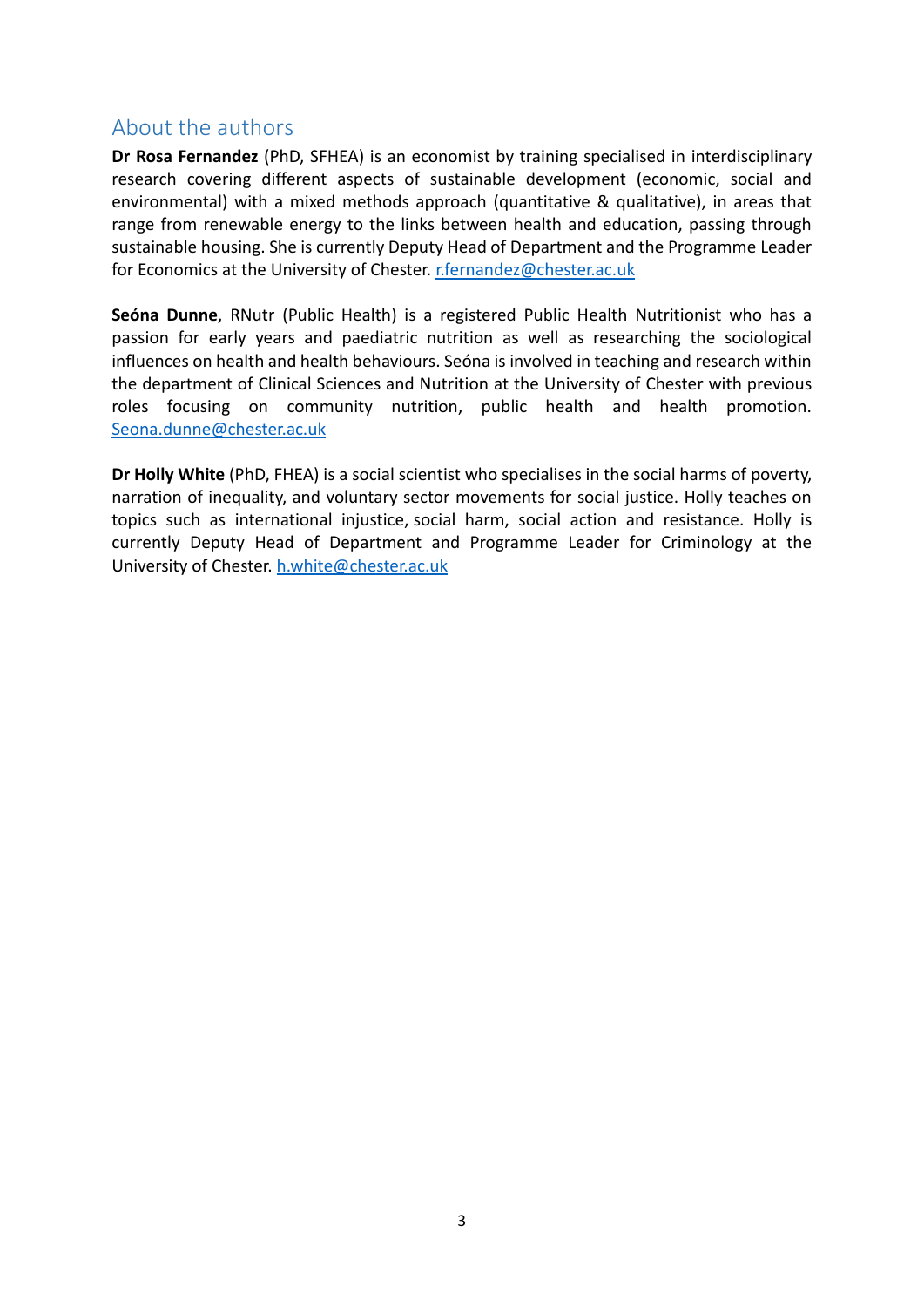# <span id="page-3-0"></span>Executive Summary

This report is an evaluation of the activities undertaken by Edsential and Partners during the summer of 2020. Edsential and its consortium were one of ten providers awarded funding by the Department of Education to coordinate activities and food provision in England, receiving £1.8 million of the £9 million allocated for 2020. Compared to the summer of 2019, the area of the provision under the care of Edsential has significantly increased, including Cheshire West and Chester, Wirral and Halton. The provision was organised through Partnership Boards created for each local area, and this report not only provides an impact assessment of the holiday food and activity provision, but also an evaluation of the partnerships and their functioning. The context of the provision has been affected by the Covid19 pandemic, and as such, researchers have also analysed how Covid19 has affected families, particularly during lockdown restriction periods, and the provision of activities.

This scheme was aimed at children, teenagers and their families, to be provided with food and activities over the summer break from school, with the purpose to at least cover the need of those children entitled to free school meals. Due to social distancing rules, the provision this summer has been mixed, with more providers than initially expected delivering face to face activities, with others focusing on the delivery of home packages of both food and activity kits, and a limited number of providers offering online activities only. The provision reached 11,471 young people over 155,904 attendance/engagement instances, with an estimated total of 147,554 meals provided (excluding breakfast or additional meals). This accounts for almost 52% of eligible children and teenagers across the three local areas.

It is clear that the provision targeted communities in need, and funding was positively received. Though the 4x4x4 system was the aim (4 hours x 4 days per week x 4 weeks), it was a welcome change to see flexibility in the way provision was organised, with the understanding that some provision was better than none, in communities where children and families would not have access to alternative leisure activities. The closure of schools and activity centres presented a challenge for some providers, as they could not count on their usual facilities to deliver their services. Families valued very positively the experience, particularly those who also received access to computers and internet dongles, which contributed to narrow the digital access gap. Effects of the lockdown on mental health and the positive contribution of the summer activities to improve aspects related to mental health, is one of the findings of this research. A concern repeated from last summer is the very limited offering for children in secondary school age, which needs to be addressed. From the organisational point of view, another common and repeated issue is the uncertainty over funding availability for future planning, as well as the very narrow timeframe to apply for funding, organise activities once funding is confirmed, and publicise them. It is expected that with the government's confirmation of funding available for school breaks this Christmas and through 2021 this issue could be addressed, though a long term approach is recommended.

Partnership boards seem to have worked successfully and participants value the variety in the membership, to learn from experiences and best practices of different groups. However there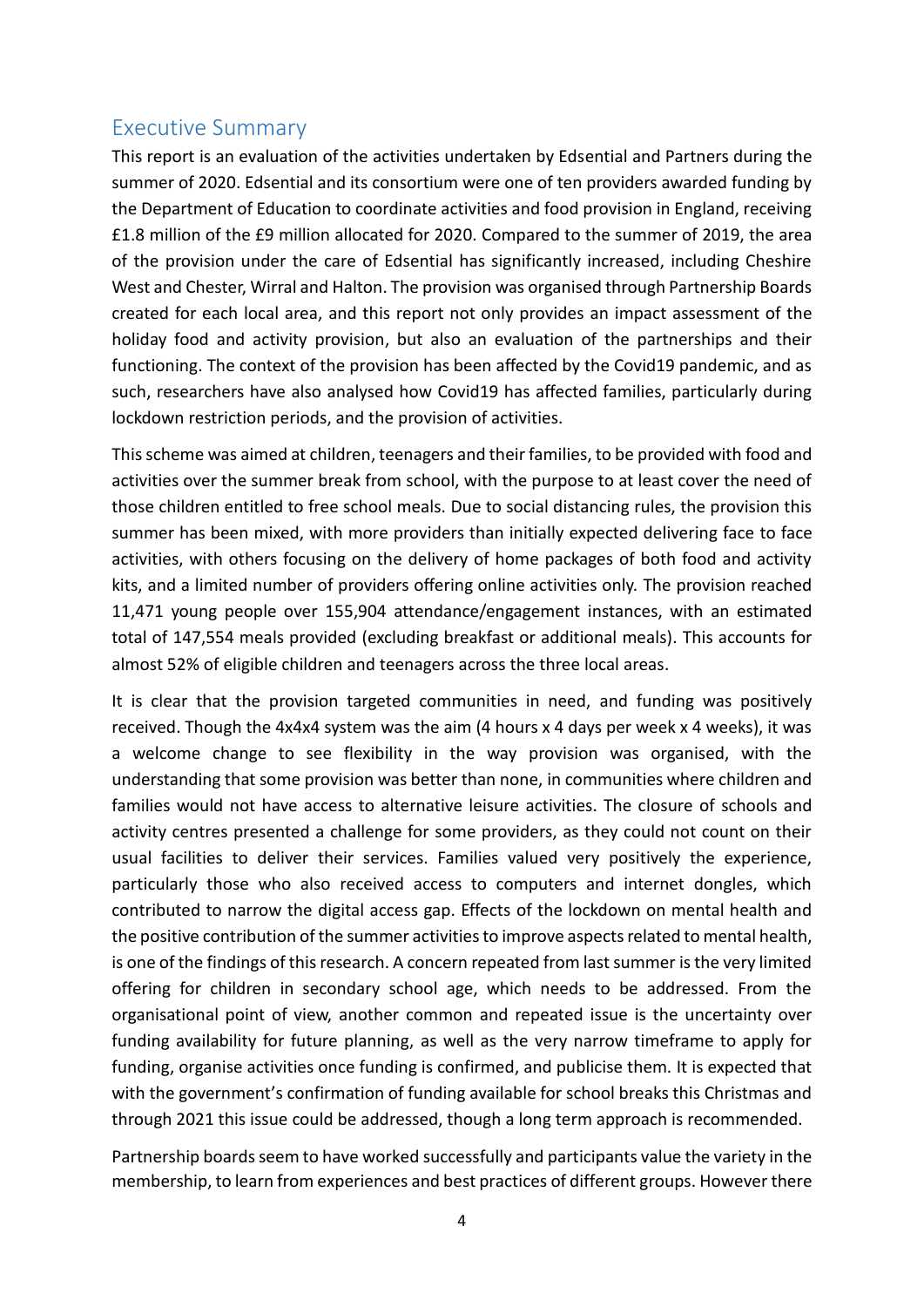is room for improvement and lessons to be learnt, particularly with regard to commitment and continuity with the activities over time. In that regard, the addition of members with decision making power in each of the geographical areas would be a welcomed development.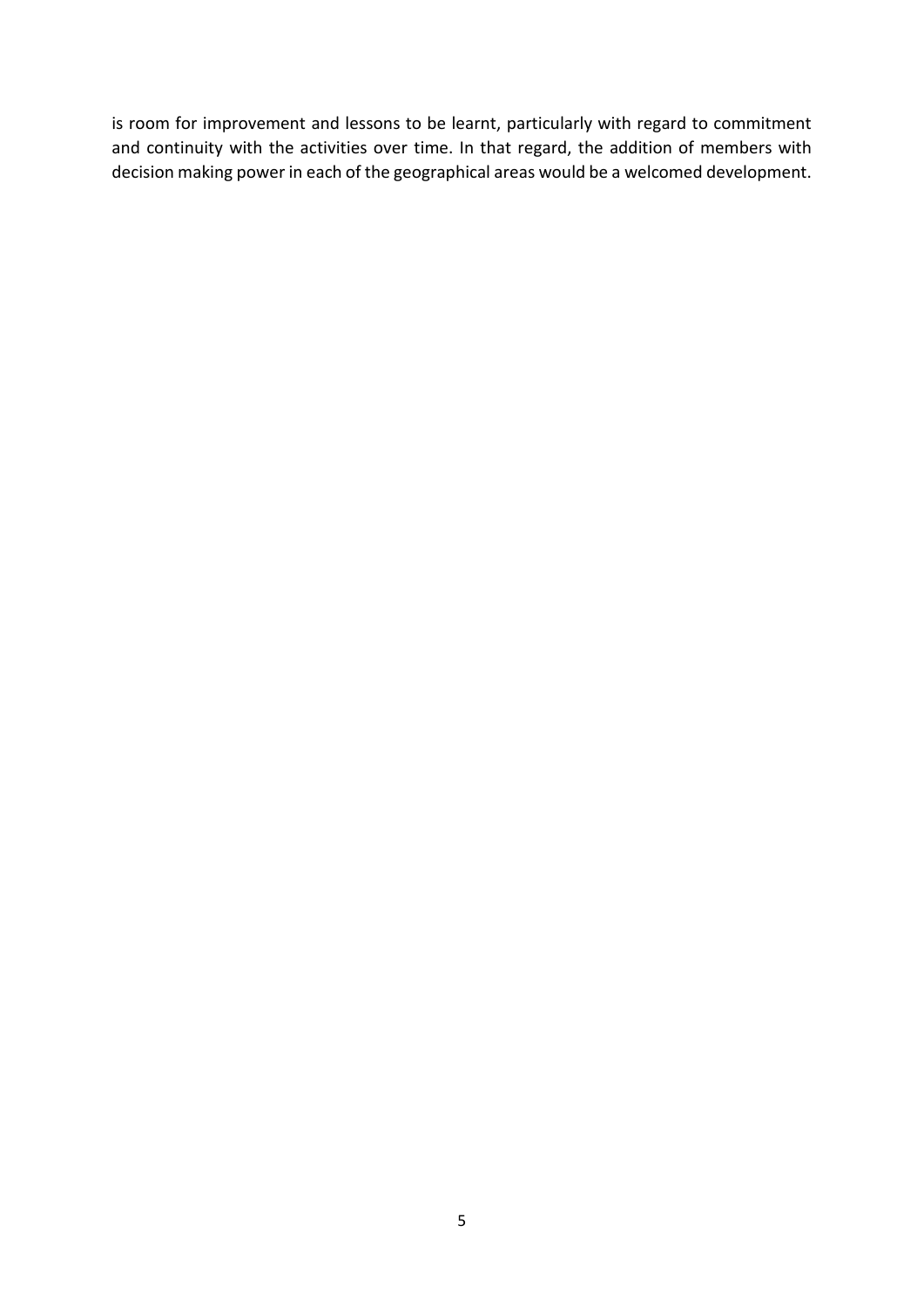## <span id="page-5-0"></span>**Introduction**

Cheshire is considered an affluent area, compared to other parts of the United Kingdom, but it is also an area of contrasts, with numerous pockets of poverty and deprivation. In the current context, in the middle of a health crisis created by the Covid19 pandemic, it is important to point out that the most significant type of deprivation in Cheshire West and Chester, one of the three areas covered by the summer provision and this report, is health deprivation and disability, affecting a population of 78,465 (CWaC, 2019). This means that quality of life for this population is negatively affected, among other factors, by poor physical and mental health, with an increased risk of premature death (CWaC, 2019).

Edsential was awarded £1.8 million by the Department of Education, to organise the provision of activities and food during the summer of 2020, extending the geographical area of coverage beyond Cheshire West and Chester (which was the focus in 2019), to adjacent areas in Merseyside, namely Wirral and Halton, which present higher levels of poverty and deprivation (See Figure 1 below).



Figure 1. Map of the Index of Multiple Deprivation rank 2019.

Source: Ministry of Housing, Communities and Local Government (2019) Crown Copyright. Note: The darker the colour, the higher the level of deprivation.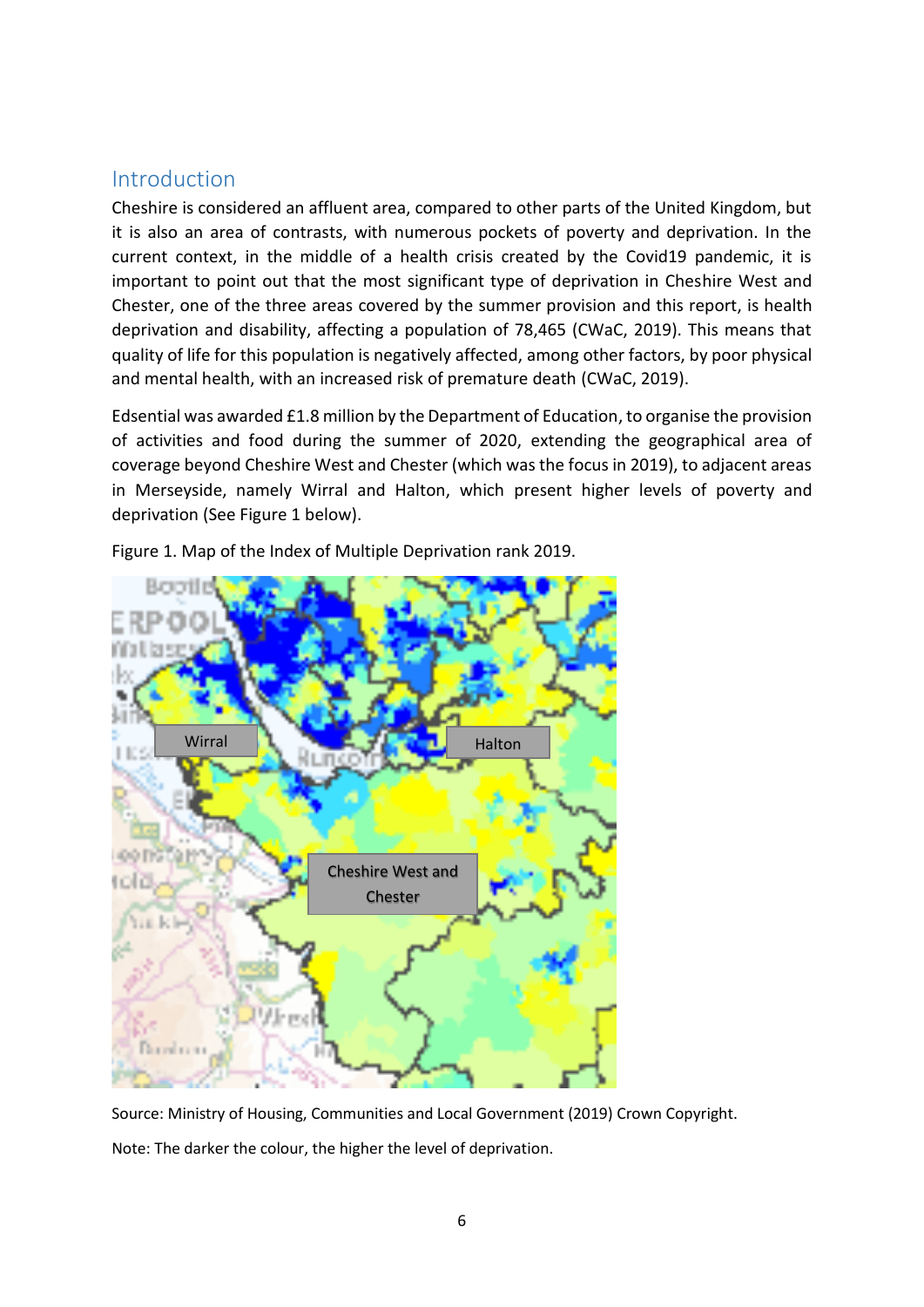In order to organise the provision and award funding to the different providers, Edsential partnered with representatives of the three geographical areas creating separated partnership boards. In Cheshire West and Chester, partners included the Local Authority/Public Health, the Welcome Network (Feeding West Cheshire) and Cheshire West Voluntary Action. These are the same partners as for the 2019 provision. For Wirral, partners included Feeding Birkenhead and West Wirral, Wirral Voluntary Action, which sits under Wirral Chamber of Commerce, Local Authority (LA) Children Services and a lead representative for community organisations that work across the Wirral. Halton provided representatives from HIMP/Public Health, a Head Teacher representing schools, Local Authority commissioning, Halton Voluntary and Community Action (VCA), Community Centres and Community organisations. The three groups will be referred to as 'the Partnership Boards' thereafter.

The University of Chester was approached by Edsential to provide an evaluation of the impact of the provision and the functioning of the partnership boards. In order to facilitate participation of all groups in the research and the activities, the University provided 30 laptops and 24 internet dongles, which were distributed through Edsential to providers in the three geographical areas, with a focus on those who were going to deliver online provision.

The key expected outcomes of the research project have been:

- To understand the impact and scale of the holiday activities and food provision during the specified time period.
- To understand the quality and the diversity of the holiday activities and food provision, and how it has been impacted by the lockdown.
- To understand the impact of the clubs on individuals, families, local and school communities.
- To understand the changes of behaviour which have resulted as part of the nutrition education delivered as a key element of the clubs.
- To understand what policy changes or services would be required to ensure that clubs were able to run during every school holiday.
- To understand whether further food support is required for young people and their families, and if so to make recommendations.
- To understand how provision and the situation of families and rest of stakeholders have been affected by Covid19.
- To understand the role and impact of the partnership boards

As such, the key objectives of the evaluation are:

 To work with a range of activity and food providers to develop a comprehensive understanding of impact and effectiveness of the holiday provision.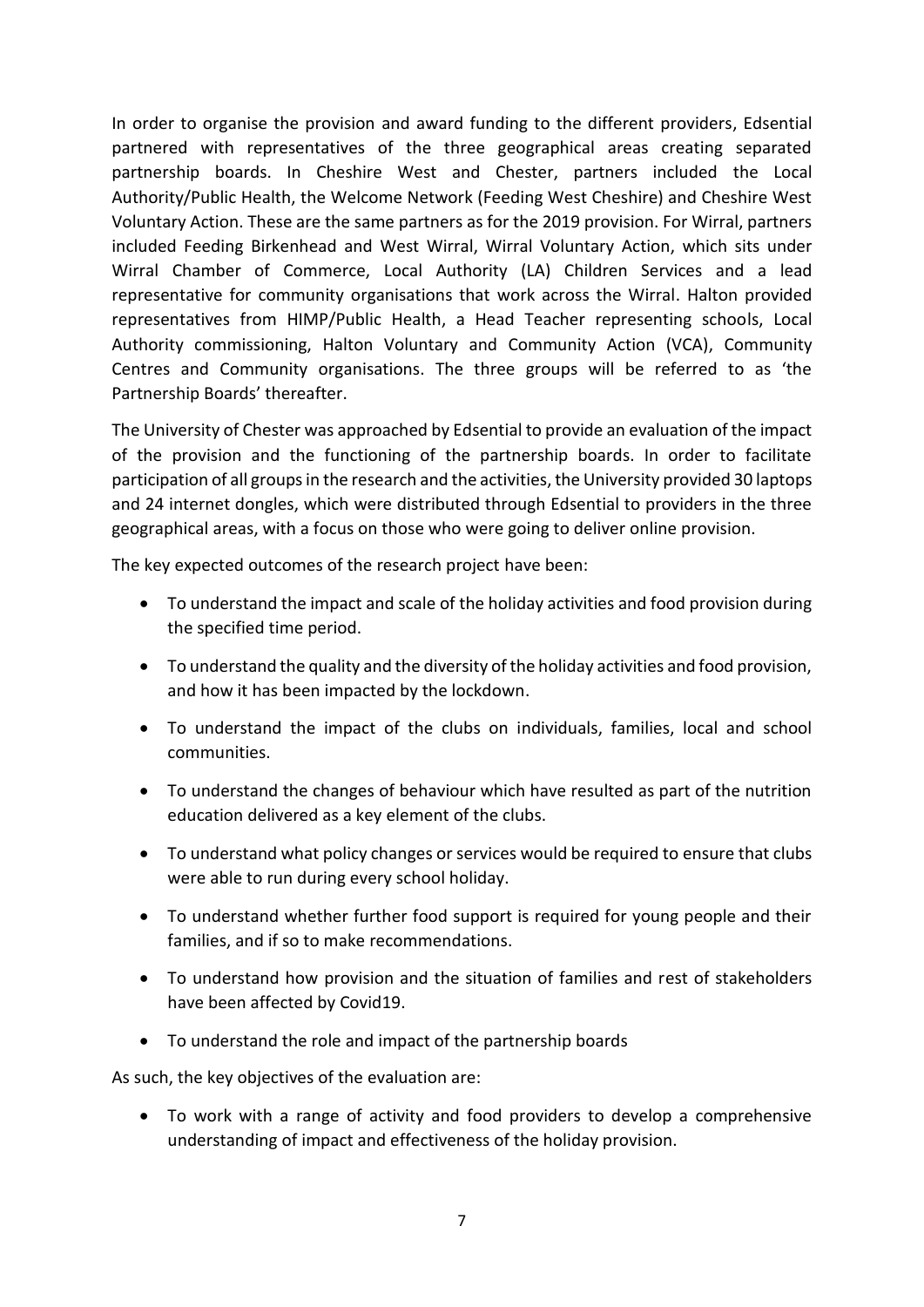- To make a set of recommendations which create a blue print, or a list of success criteria for a holiday activity and food provision.
- To work with a range of organisations and community groups to explore the necessity of longer term food support and the services required.
- To provide a recommendation of roles, responsibilities and representation for the partnership board.

In the following sections, the methodology used to conduct the research and complete the report will be outlined, followed by the findings, organised by stakeholder groups and aspects of the provision. The report will finish with conclusions and recommendations for future interventions.

# <span id="page-7-0"></span>Methodology

This report follows the same methodology as the one completed for the summer 2019 provision (Francis et al. 2019), with the pertinent adaptations necessary to account for the increase in the number of geographical areas and providers to be covered, and for the restrictions imposed by social distancing rules, which meant that no visits to any of the facilities took place.

We apply a mixed methods approach, combining the analysis of statistical data provided by Edsential with the qualitative data extracted from a series of semi-structured interviews with providers (including schools), parents, children, and members of the Partnership Boards, including local area coordinators. These are complemented with data from online questionnaires answered by parents, children (primary and secondary school) and providers, and a small sample of paper questionnaires.

Interviews were conducted over the phone, or using Microsoft Teams or Zoom between August and September 2020. Statistical data are this year less comprehensive, as it was not required to provide information on gender, so analysis of this aspect is very limited. The approach to interviews and questionnaires received the pertinent ethical approval.

The main focus of the interviews were the providers, some of which were schools. In that regard, and compared to 2019, the coverage has increased considerably. While there were only 30 groups providing food and activities in Cheshire West and Chester (CWaC) during 2019, and the research team interviewed 15 of them, for 2020 there were 42 providers in the same area, with a total of 106 providers between the three areas. In total, the team interviewed 34 providers (32%), but another 14 filled in the online questionnaires, so we reached a coverage of 45%. Between interviews, paper and online questionnaires, we also collected information from 77 parents, 43 young people, and 12 members of the partnership boards.

The researchers relied on the area coordinators for the collection of paper questionnaires, and in this sense, lack of commitment with the research (secondary compared to the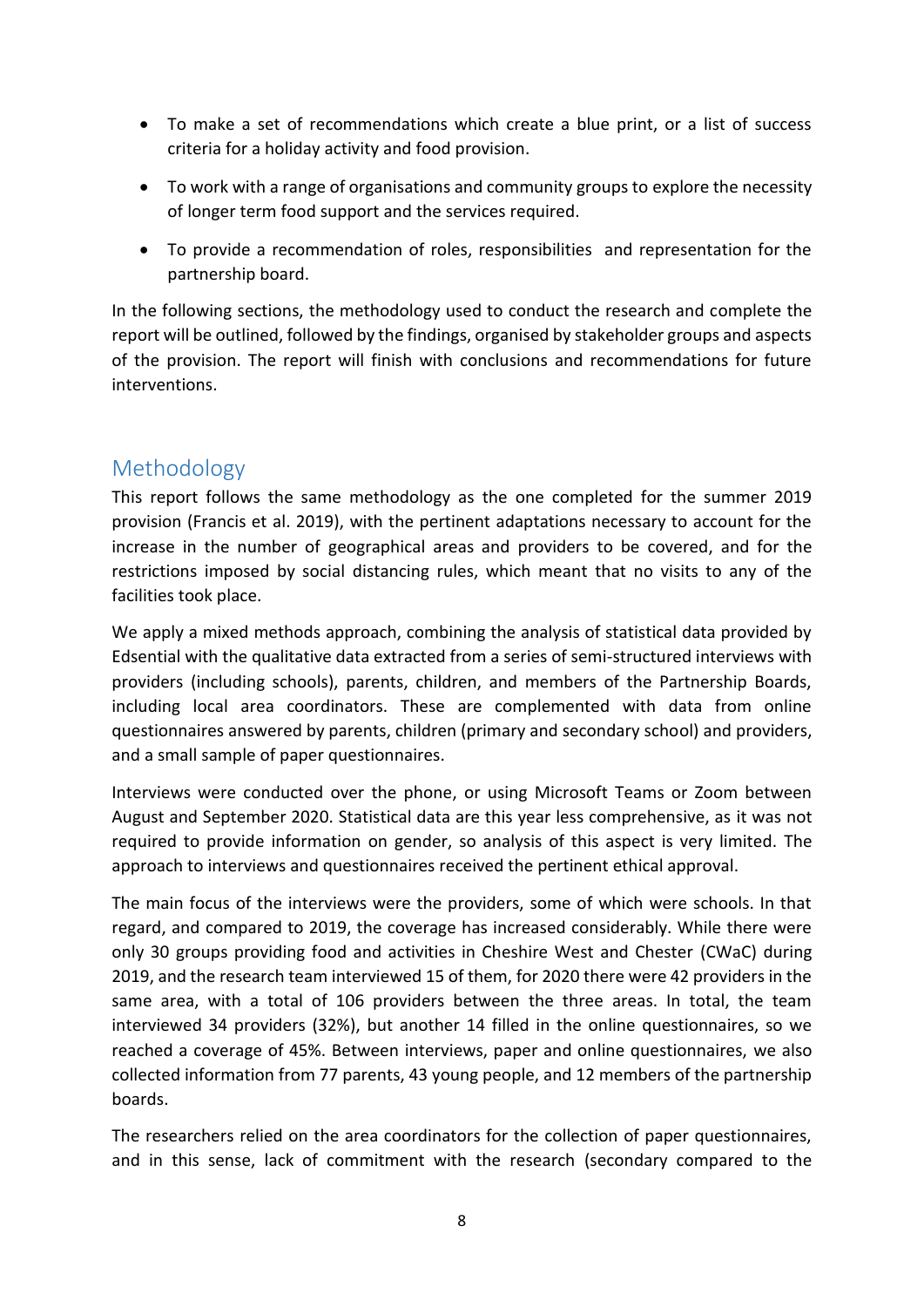provision itself) had a knock-on effect as for instance, not all the paper questionnaires were collected. The recommendations will include suggestions to address this issue for future iterations of the research, which are deemed necessary to complete a more comprehensive and longitudinal evaluation of the effects of the provision in both children and families.

# <span id="page-8-0"></span>Findings

Edsential had set a target to reach 13,161 young people with the summer 2020 scheme, representing 58% of those eligible for free school meals within the three geographical areas. The final coverage was slightly lower, at 52%, with 11,471 young people benefitting from the activities and food provided, but this can be easily explained by the following factors:

- The government finally decided to continue with the provision of food vouchers during the summer holidays, which had not happened in previous summers, so some families may not have felt the need to use the provision of food and activities offered by the Holiday scheme. In that sense, it is estimated that families made wider use of the available food banks and food hubs created during the initial lockdown.
- Some families reported fear of going out and engage in activities that involved mixing with others, due to the dangers of Covid19.
- Some providers, in common with what happened in previous years, reported difficulties to promote the offering due to the lateness in the confirmation of the funds availability and the short time elapsed since to organise and publicise the offering. The closure of many schools also made promotion more difficult, and limited the reach of the communication efforts.

Bearing all that in mind, it can be argued that the summer provision was successful in reaching its goals. It needs to be clarified, however, that not all the young people who participated in the activities belong to the group officially entitled to free school meals (FSM), though the proportions are high, ranging between 76% in Halton and 85% in Wirral, with West Cheshire at 81%. As a difference with the previous year, this time it was not a requirement to be in the FSM group to register and participate in the activities. Halton is also the area with the lowest level of activity registered, in terms of number of young people, attendance/engagements, meals and food/activity boxes. Wirral, on the other hand, had the highest level of participation, in line with being the area with the highest proportion of eligible young people. In that sense, it is reasonable to conclude that the provision was well targeted.

The registrations by age group in each area are shown in Figure 2, below: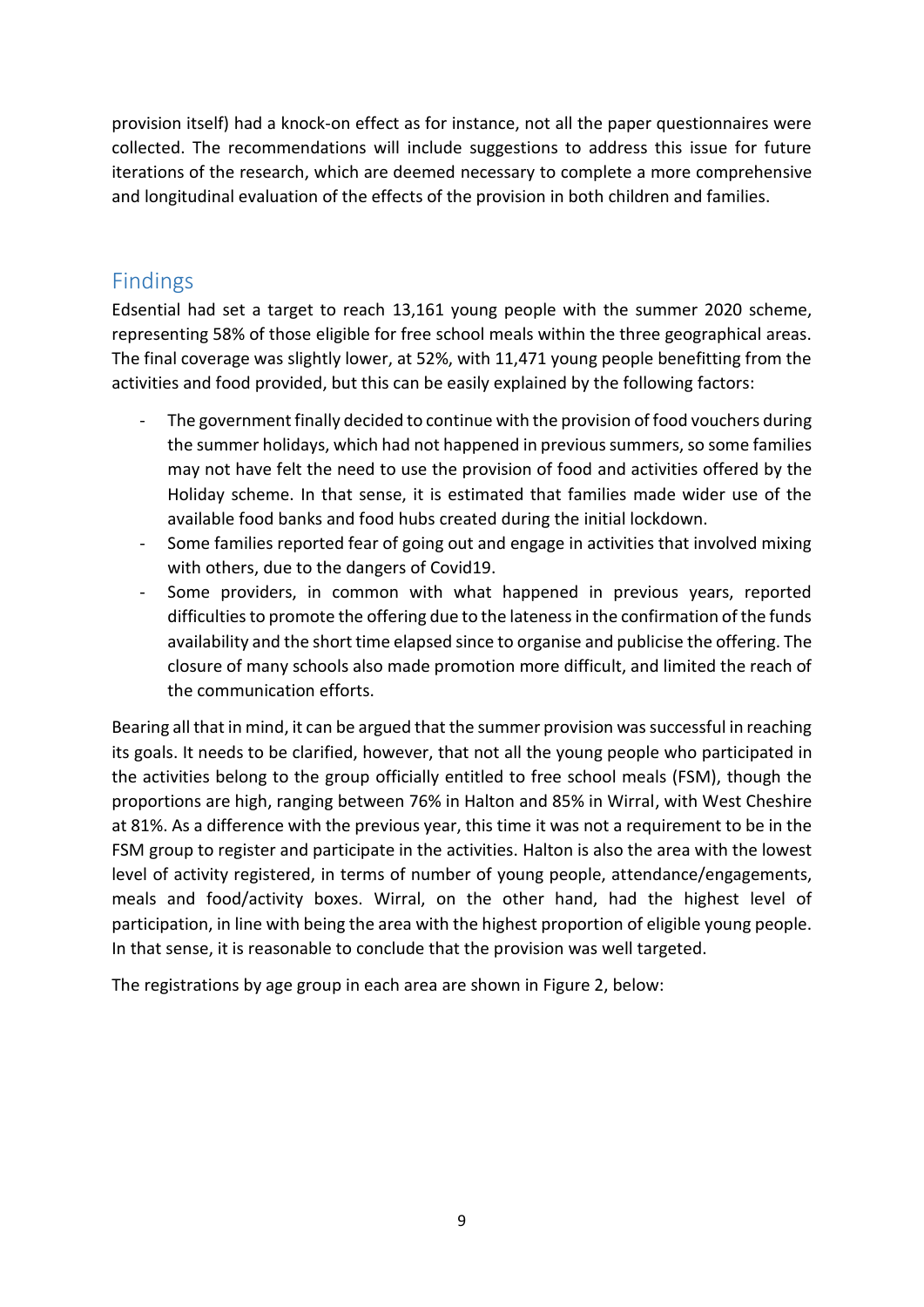Figure 2. Registrations by age group and area



#### Source: Edsential

As in 2019, data indicate that the largest proportion of young people engaged in the holiday club activities belong to KS2 (between 7 and 11 years old). This is followed by KS1 and KS3 groups. This becomes a difference with the previous year, where the second largest group were early years (0 to 5). A possible explanation for this could be the perception in previous years of the holiday club as a day care service, particularly for the youngest in the family, while parents could go to work or support siblings in other age groups. In 2020, due to the pandemic, parents have stayed at home for longer, sometimes made redundant or in furlough, so they could dedicate more time to the care of the youngest children, while other age groups would be interested on doing different activities instead of staying at home. It is true, however, that parents who continued working from home during the first lockdown, struggled to cope and find the right balance to support children home schooling, take care of the youngest ones, and keep up with their daily work duties.

Data also reflect differences by area, with Halton presenting proportionally more participation in the KS4 group (14 to 16 years old), but in general it is easily observable that there is limited engagement of teenager groups, without the KS5 group having been included. This appears to be a structural problem, with a remarkable lack of offering for a group particularly vulnerable to county lines and exploitation (Jones, 2019). A partial explanation for the situation of summer 2020 is related to the almost inexistent participation of secondary schools in the scheme, and in general lack of secondary school age provision on offer by the rest of providers, but since this is a recurring issue there needs to be a careful consideration of how to involve this age group on activities relevant and engaging for them, in the planning of future support schemes.

On this occasion, it has been possible to collect data about young people declaring to belong to Special Educational Needs and Disability (SEND) groups. As Figure 3 illustrates, Wirral has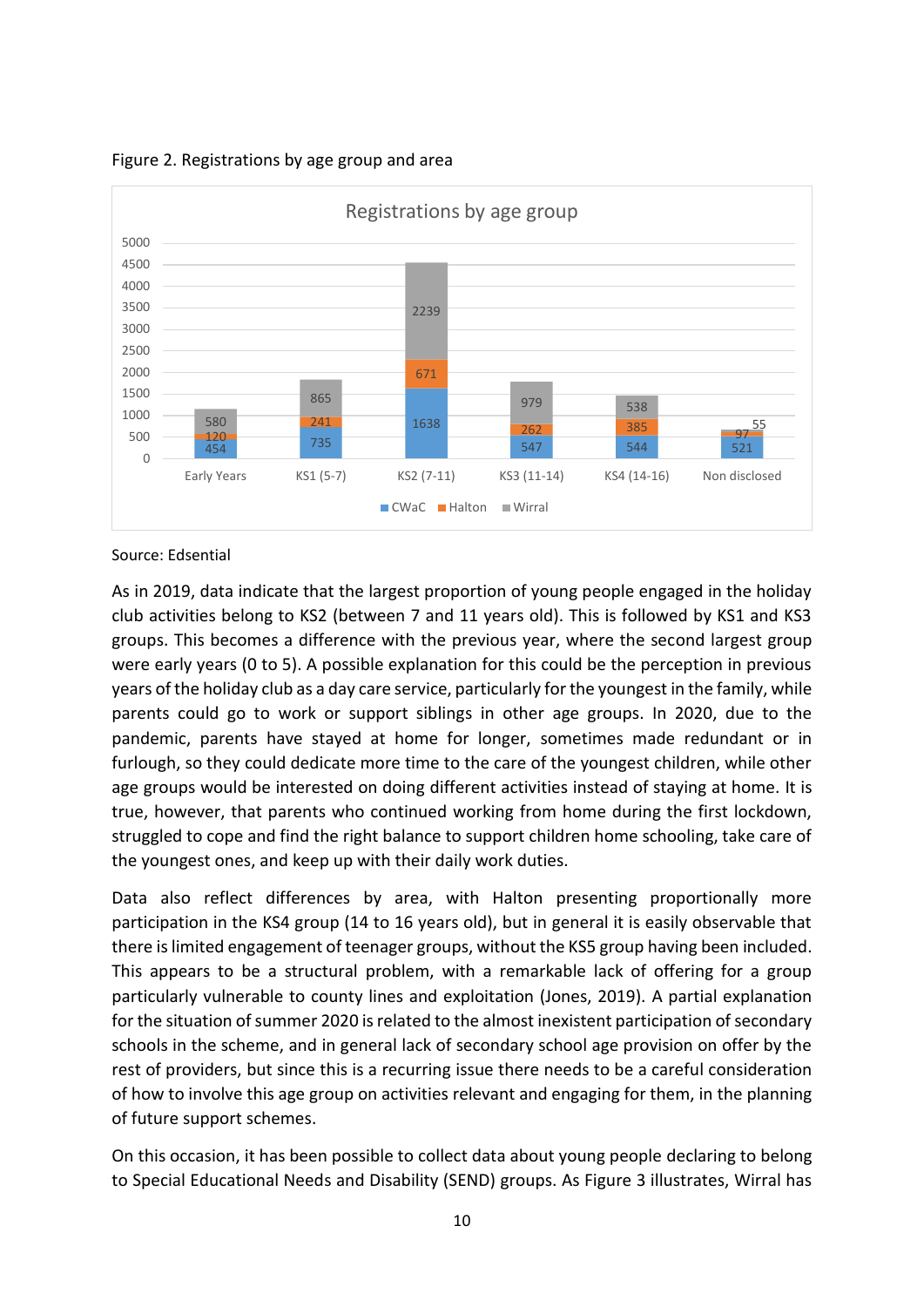almost double the proportion of children in this category (19.9%) taking part in the Holiday programme compared to Halton (10.8%) and more than double of West Cheshire (9.7%).



Figure 3. Proportion of young people in SEND category by area

#### Source: Edsential

It is not a surprise then that some providers expressed concern about the lack of specific training, or sufficient numbers of staff to cater for the specific needs of this group, particularly in the initial weeks, though they all reported a quick adaptation and good engagement of all children in the activities. This concern came from some providers participating in the summer scheme for the first time, or receiving SEND children for the first time, unfamiliar perhaps with the characteristics of some of the children who signed up for their activities as opposed to those who knew the children from previous years. Many Special Education Centres/Schools had to close during the first lockdown and some continued closed during the summer months, or at least not fully operational, which created difficulties for parents to find more specifically tailored provision.

In terms of the range of provision, 76% was delivered face to face, with 22% of provision consisting on the delivery of food and activity boxes with online support, and only 2% of providers delivering online only. It has already been mentioned that the number of providers increased significantly, and for many this was their first experience participating in holiday provision, while others adapted their provision to the circumstances, and most of them saw considerable increase in the intake of the offering, regardless of the lack of sufficient timing for promotion. Activities offered included different sports (football, rugby, tennis), but also inclusive games, theatre/drama, books, arts and crafts, dance, gardening – grow vegetables, etc. and in terms of packages, the most popular was the food ingredients with recipes to prepare meals at home where all the members of the family could participate. This year there has been proportionally a significant drop in activities focused on delivering nutritional information, with the exception of the calories that different meals would have and alternatives offered in case someone had any food intolerance or allergy. It has been the mission of providers exclusively dedicated to food provision to cover this aspect, with a few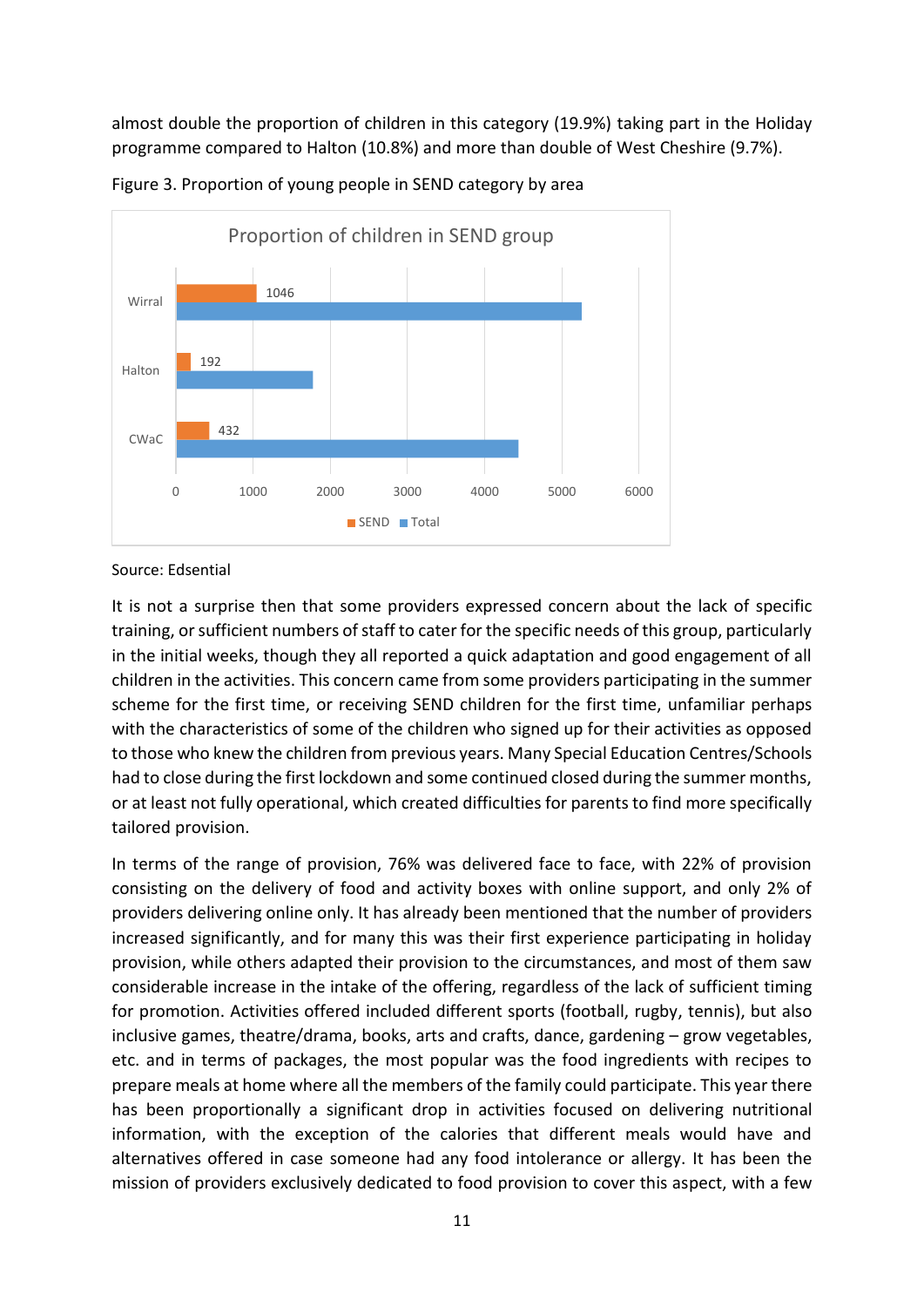exceptions, as well as the fact that schools include nutritional education in their term provision, so it has not been necessarily a priority during the summer time. It is worth pointing out though that nutritional education activities and information continued with more experienced providers who managed to deliver their offer face to face. Those newer to the scheme or who had to stop the provision of food due to the pandemic tended to rely on whatever was on offer from other partners in charge of food distribution. Some of the new providers have particular areas of expertise not connected to food or nutrition, so it is worth exploring if their offering is or could be complemented by the food and nutritional aspects through other means or is really missing in a particular geographical area.

However, at a moment in time where families had been for weeks under lockdown, it is particularly welcome to see activities focused on homework support, numeracy, mindfulness and wellbeing as part of the provision, since effects on mental health of Covid19 have been significant, as it will be related in subsequent sections.

The following sub-sections will be dedicated to summarise the perceptions of the different participants in the provision throughout the summer of 2020.

#### <span id="page-11-0"></span>Providers and Schools

In previous years the provision of many activities took place in schools. This became an issue this year with the closure of many schools due to Covid19. The ones that remained opened for the children of key workers and other vulnerable children during the first national lockdown were part of the limited possibilities that providers could access to for the summer programme. Providers referred repeatedly the difficulties in contacting schools to be able to organise activities, with some of them having to search for alternative venues at short notice. In general providers also referred challenges to access Local Authorities owned community venues and spaces, which remained closed in the period leading up to the delivery (first lockdown), and many of them stayed closed throughout the summer. Lack of involvement of secondary schools stands out as a negative, as it reduced the availability of activities for this vulnerable age group. Engagement of schools with the provision is considered key, as 26% of parents participating in the research revealed that they heard about the Holiday provision through the schools directly, with social media being the second source of information. It is also worth noticing that access to information online was very limited for a segment of participants (with lack of internet and/or electronic devices), so other means of communication need to be considered.

Covid19 also had a big effect on the provision since very rigorous risk assessments had to be completed, with strict social distancing rules, cleaning and hygiene routines, bubbles with less children interacting in each group, staggered timings, and adaptation of the activities offered. The uncertainty over what could be opened or not, and changes of rules to respond to Covid19, added difficulty to the organisation of the provision. For some providers who traditionally would cook a hot meal onsite, the restrictions and limitations this year meant that no food was provided by them and instead that part had to be taken care of by third parties. For other providers it has meant that the provision took place completely outdoors, using parks instead of indoor spaces.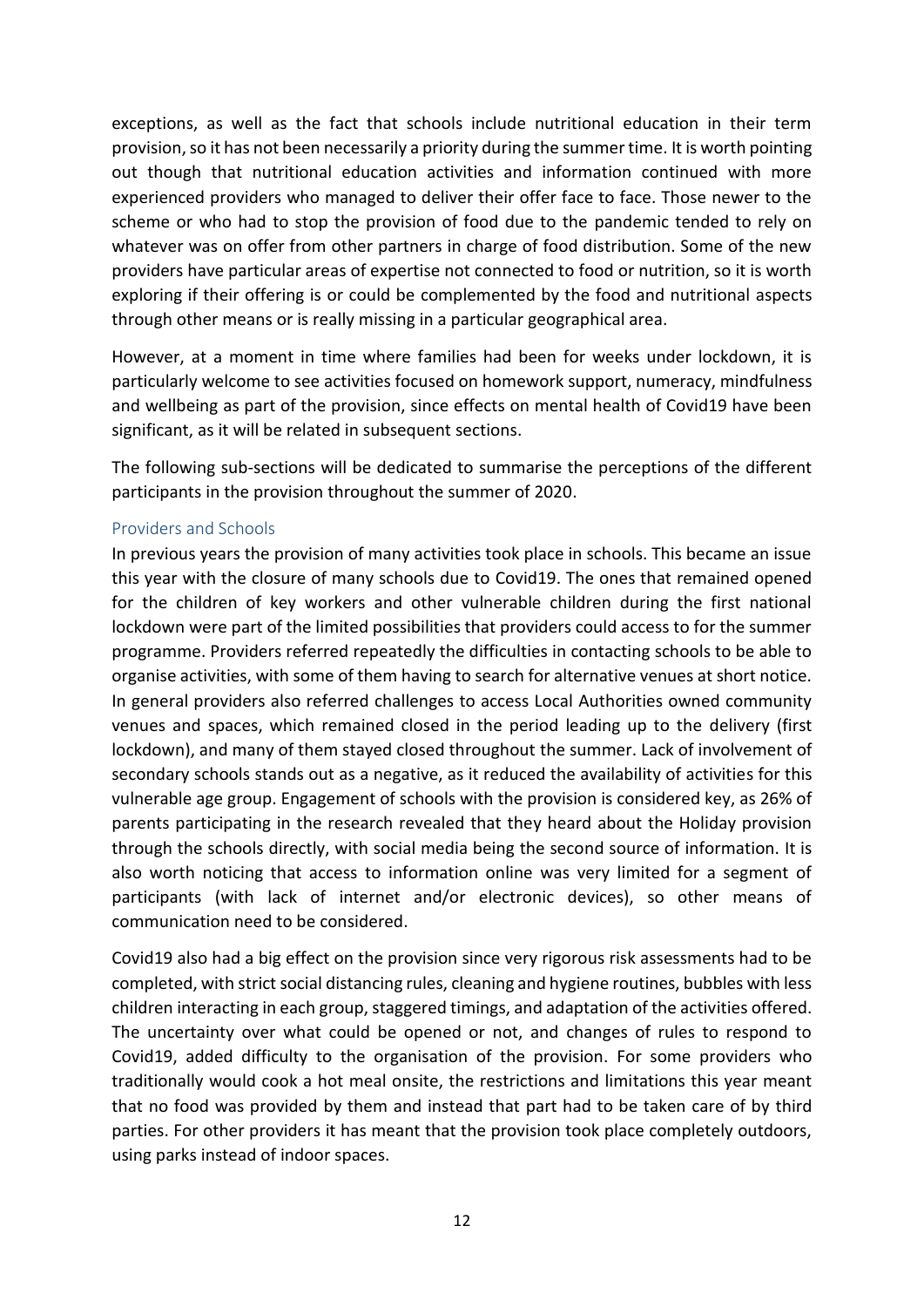The range of providers was quite varied across the three geographical areas, with a significant proportion having more than 10 years of experience in delivering different types of activities and support for children and families, including youth clubs, community centres, charities, church groups, physical activity clubs, play centres or holiday clubs. It is interesting that many of the most experienced providers preferred to fill in online questionnaires instead of taking part on live interviews. The number of young people the providers and schools catered for was also quite varied, with some looking after 35-40 young people per week, while others covered between 300 and 600 young people. The ones reaching higher numbers were mostly food and activity packs providers. Some of the providers are traditionally family orientated so they were offering activities for children and parents, as well as joint family activities. It is also worth noticing that some of these providers offer activities throughout the year and not just focused around holiday breaks.

For most providers having to adapt to social distancing rules and modify their provision has been a challenge, and managing this adaptation successfully is seen already as a positive outcome. Some providers have reported higher intake and the ability to reach a wider segment of the population through online activities and delivery of packs, for those who could not reach the delivery venues or those families who feared leaving the house due to Covid19. It is expected that some of the new activities introduced will continue in future years as they had a very positive response.

The main challenges mentioned by most providers were associated with funding, the uncertainty about its continuation in the future to make activities financially viable in the long term, and the confirmation of availability being too rushed to be able to appropriately plan a full range of activities and promote the summer programme intake on time. Continuity of funding would be important to extend the provision to other areas and cover the needs of more young people, bearing in mind the generalised perception that Covid19 will increase the need to support families considerably. Other challenges mentioned refer to the dependence on volunteers, which can be intermittent and in some cases lack longer term commitment to the activities. In that sense, funding to be able to pay specialist staff instead of depending on volunteers was pointed as a challenge by some providers. To a lesser extent, recruitment of young people interested on the scheme was seen as a problem by some of the newest providers, due to having less connections to help with promotion in the local area.

For some providers the participation in the Holiday programme has meant that children entitled to free school meals were given the access to the activities for the first time, and they would like this to be the case in the future. It was also pointed out that the purpose of the scheme should not be only those young people classified under the free school meals umbrella, and flexibility is required to make sure that all vulnerable children are taken care of. With more people affected by redundancies, furlough and generally reduction of family income, in areas already hit by poverty and deprivation, it should be possible for schools to identify those who not being officially under a government support scheme may be struggling and needing help. Providers and schools mentioned the consideration of family indebtedness levels as a possible indicator to facilitate wider participation in the future.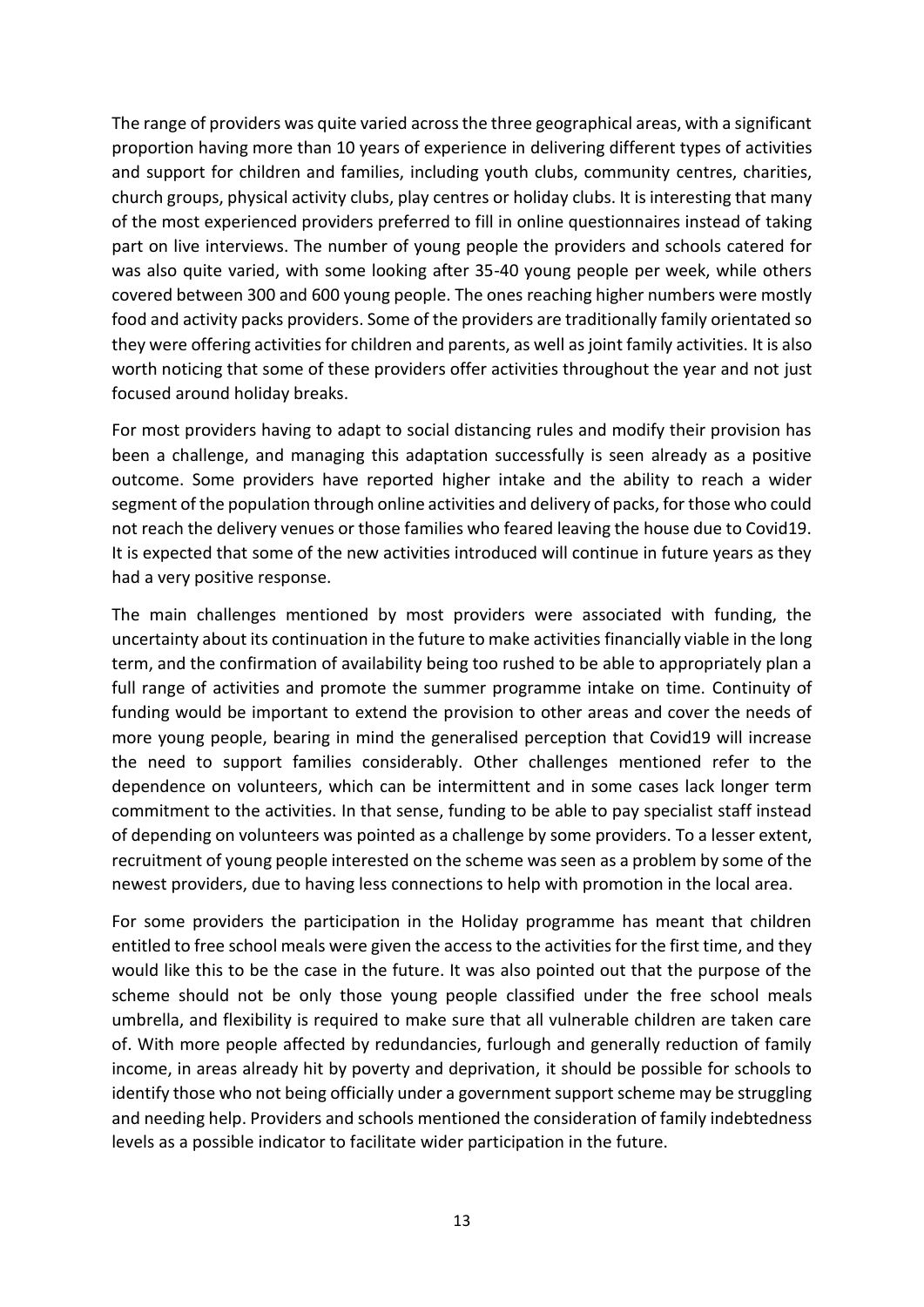Both schools and providers noticed differences in children with regard to the access to digital tools. Not all schools had access to the government programme that delivered laptops to be distributed among children who didn't have access to online school delivery during the first lockdown. However, those who received some laptops pointed that they arrived only in the last week of school before the summer break and that they were locked by passwords that were not provided until one week later, which rendered them useless for students to catch up on time. Some schools mentioned that they didn't have access to funding due to being considered part of affluent areas, despite having children in need under their care. Other schools mentioned that the provision of laptops was limited to those children in social care, so if someone had not been added to that category there was no offer of support. Schools then had to step up their provision of support during the summer break in an attempt to correct this gap.

#### <span id="page-13-0"></span>Parents

The engagement of parents with the research is particularly welcome. It has revealed more in depth information about the communities where provision has taken place, beyond what could be the perceptions of outsiders. Most of them describe their areas as nice, close and quiet communities, friendly and welcoming, though recognise that some see them as 'rough', and that they are not always safe. Many also acknowledge that there are high levels of poverty and deprivation, and from the family point of view, 'not many things to do', without facilities or activities for young people available. More than 30% of parents responding to the research requests confirmed that their children attended activities onsite (ie. face to face), some of them also complemented with pack deliveries. However it was also noticeable that there was a need to use transport (car) to arrive to delivery venues, as they were relatively far away, and public transport was not an option in many cases. This issue was particularly reported by families without access to a car, who relied on grandparents for the transport of children to the activity venues. This was corroborated by members of the partnership board, who confirmed the limited availability of public transport in some areas. It is worth noticing that many of the parents who responded the online questionnaire reported short distance to the activities venue, being able to access walking. In the context of Covid19, this seems to indicate that access to activities has been hindered this year by access to transport links, insofar due to the vulnerabilities of grandparents and social distancing rules there was less opportunity for some families to count on transport alternatives. This finding is consistent with the situation over the summer of 2019. It is interesting that most parents taking part in live interviews or responding online questionnaires belong to West Cheshire and Halton, with those from the Wirral area opting for paper questionnaires and less engagement with the research in general.

Everyone admitted that Covid19 has impacted their lives in a significant way, with some families directly affected by bereavement, of friends or relatives, but all of them having to adapt to lockdown rules. Some parents said their lives have changed 'forever'. The closure of schools and having to stay at home made children particularly long for going out and do activities outdoors, which made the Holiday programme with face to face delivery especially attractive, as it provided the opportunity to 'leave the house for several hours a day'. Activity kits including balls and outdoor games were also highly valued. A considerable proportion of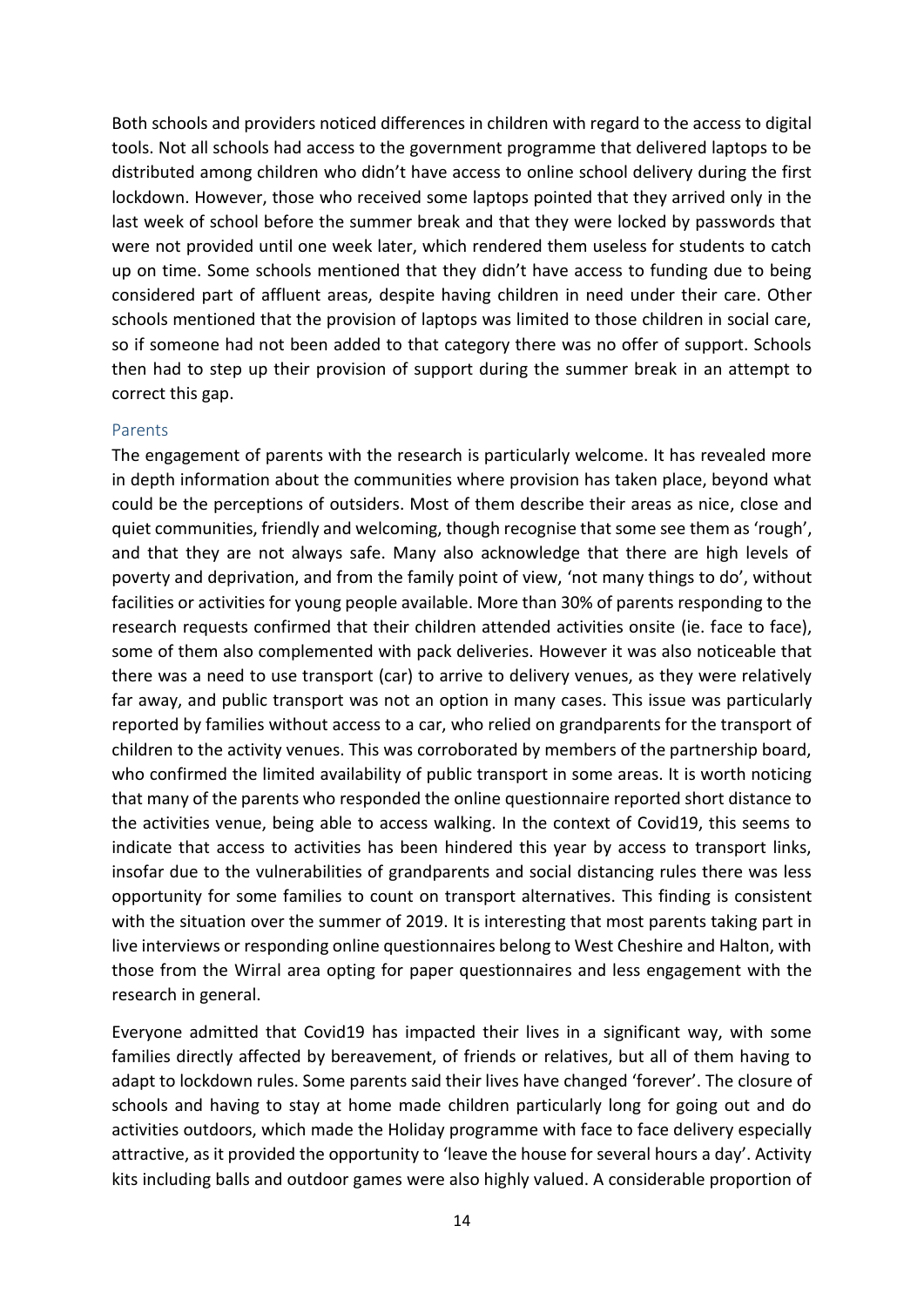parents responding to the research have children belonging to the SEND group, so they valued the possibility to have their children taken care of in a safe environment, while they could dedicate time to take care of other siblings or work from home.

Having to help with home schooling at the same time that they tried to keep on work commitment has been a particular struggle for many parents, with some of them recognising that they were not in the best position to support their children due to their own lack of digital skills and literacy. In that regard some pointed out the help received from specialised providers and schools as a 'life line'.

However some also explained that they didn't receive any specific support from schools other than a phone call to check how they were. For families without access to laptops or other digital devices, some parents pointed that for two weeks they received paper materials but afterwards everything was moved to online delivery so they struggled. Some parents resorted to borrow laptops from relatives or friends, but others saw how their children shared one tablet or mobile phone to try and keep up with lessons. Having access to a laptop through the Holiday scheme was a real game changer.

Part of the difficulties created by Covid19 for families involved the change in the size of the household. With redundancies, closure of schools and universities, families already in low incomes saw how instead of having to provide for three or four people all of a sudden there were seven people or more under the same roof. Parents reported a change in their children behaviour during lockdown. Not only they were bored and wanting to go out and see friends. Some of them became anxious but also defiant or violent, with difficult behaviour which made family life more challenging, and parents reporting high levels of stress. The younger children exhibited confusion and they did not understand why they could not see other family members or their friends, nor why they had to stay at home. Some parents also reported that some of the children had become more quiet and kept to themselves, wanting to isolate, adding a level of worry over their mental health. Participation in the Holiday programme one way or another brought a much welcome change to families' routine, with parents giving very positive feedback for all the activities and centres. In fact, some of the feedback indicated the wish to see the programme to extend its duration for longer hours and more weeks (not all the providers could cover 4 weeks in the same centre). Parents also pointed at some facilities being full and having a waiting list, so bigger facilities were also suggested in order for more children to benefit.

#### <span id="page-14-0"></span>Young people

The effects of Covid19 and lockdown in young people will take time to be properly assessed, as with a second lockdown in place it is expected that impacts will be durable and mostly observable in the medium and long term, particularly with regard to school performance and attainment, even if schools have now remained open. Schools had already observed a gap in attendance and performance on those students belonging to the most disadvantaged groups.

As expected due to the limited provision catering for secondary school age groups, participation in the research has been very low. However some interesting aspects can be pointed out, though they would be non-statistically significant. While staying at home has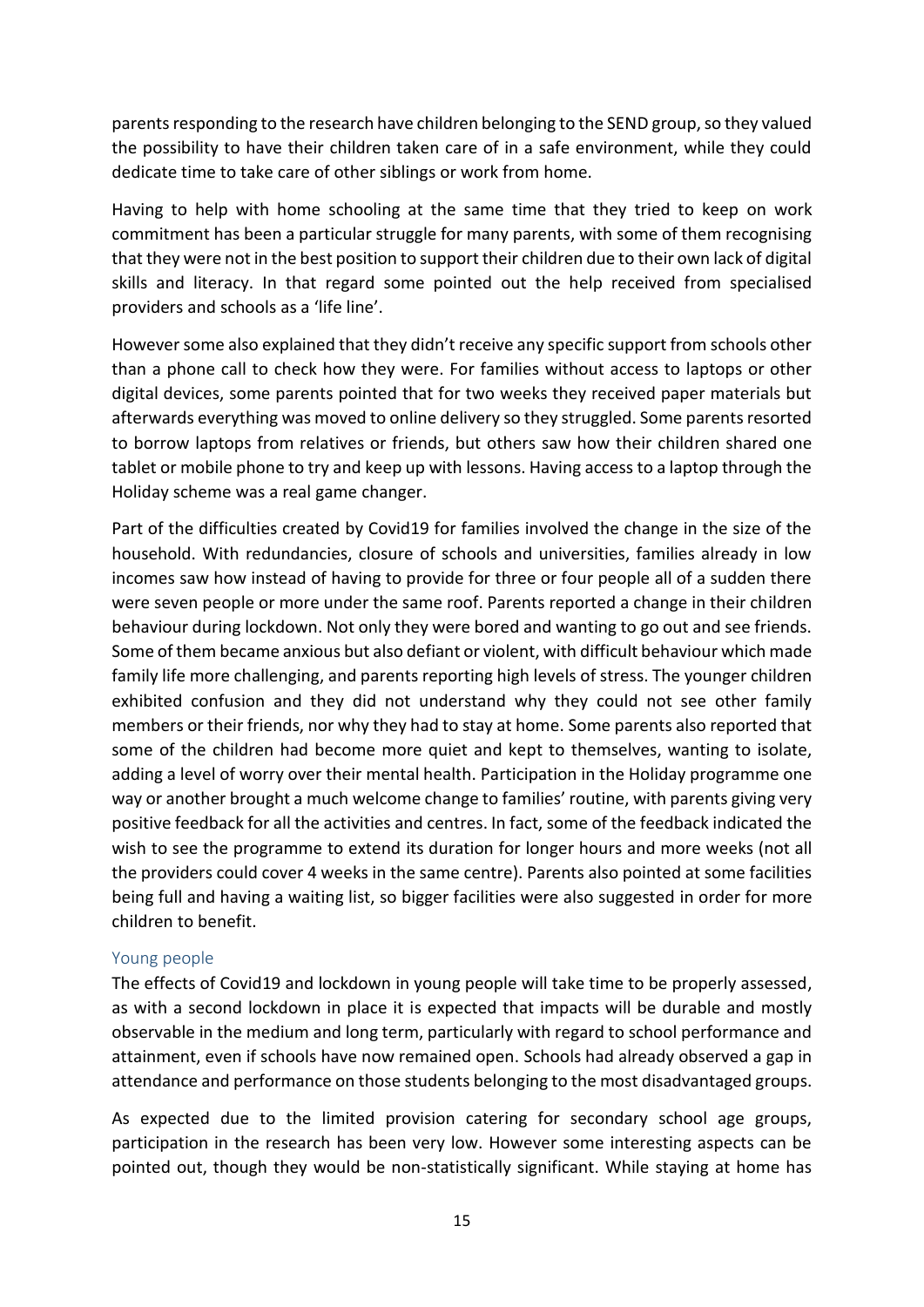been hard and home schooling has been challenging, particularly for those without immediate access to digital devices, for others in this age group staying at home has been positive as 'there is no trouble that I can get into so I have been more productive' or have 'been able to focus more'.

Those who didn't have access to a digital device and received a laptop during the school break were eager to catch up with school work and experienced a great relief as they managed to 'read and see what was actually in the screen', or 'be able to write with a proper keyboard' and 'participate fully'. Situations varied greatly between families, and children of younger ages seemed to be very sensible to the risks of Covid19, especially those considered young carers. Some expressed fear to get out of the house and do shopping in case they would bring the virus home. Some others showed an unusual level of maturity for young ages, pointing out that staying at home allowed them to have more time 'to think what to do with my life'. Several young people who received laptops indicated their wish to pursue higher education and go to university, which had previously been out of their plans. Parents, schools and providers reported higher levels of anxiety in some children, particularly around the idea of going back to school, so the possibility to attend certain activities in school settings contributed positively to children's adaptation to the new school environment.

Primary school age children were more interested in general in enjoying the activities, having missed greatly the opportunity to see friends and other family members during the lockdown. There is no single activity pointed out as favourite, with sports of different varieties being regularly mentioned, drama, painting, crafts and cooking, the latter being mentioned by all age groups and geographical areas.

In terms of nutritional education, most young people recognise the need to include fruits and vegetables in their diets, however when asked about favourite food, the most repeated answer keeps being pizza, followed by pasta, with snacks (kit kat in particular) and curries regularly mentioned. It is not surprising then that when asked about their favourite activity during the summer holiday provision, common answers were cooking of cheesecake and chocolate cake. Only one child mentioned 'fruit kebabs' as a favourite. Parents in that sense confirm their attempts to provide a balanced diet, though it is difficult to change children preferences, particularly of those who declare themselves fussy eaters.

## <span id="page-15-0"></span>Impact assessment of the Holiday provision

The summer 2020 provision cannot be fully compared to previous years insofar the restrictions created by the Covid19 pandemic have affected the normal functioning of providers, with added uncertainty about the availability of venues and feasibility of some activities under Covid-safe rules.

It is however indisputable that activities are overwhelmingly welcome as an added and much needed service for deprived communities. This research has also tried to assess the provision of food, reaching the conclusion that councils, schools and providers, in collaboration with food retailers and volunteers have come together to ensure that there was sufficient food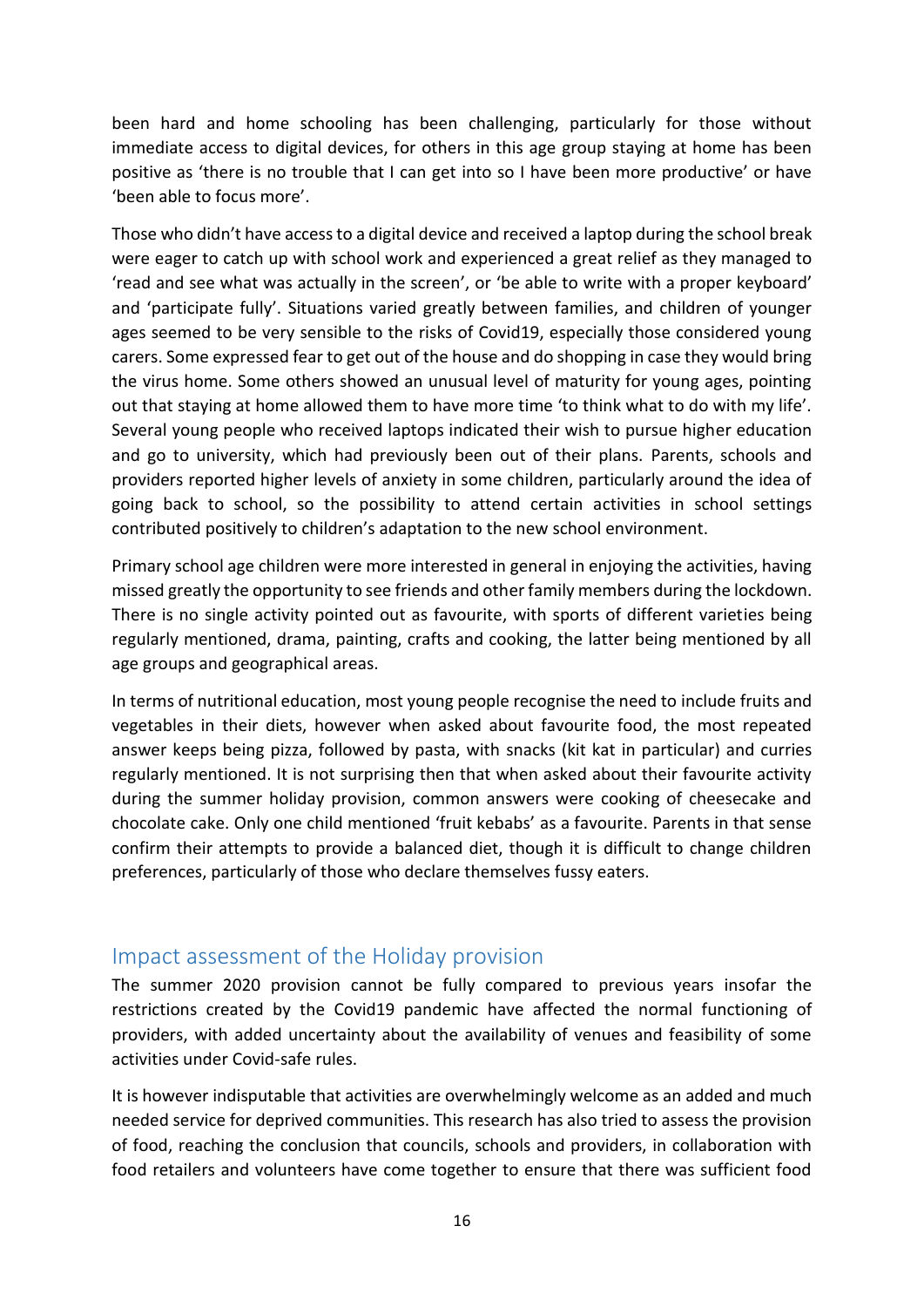available in the worst affected communities. This has made that in the local areas under study it has not been perceived an increase in the use of food banks, as it has happened in other areas of the country, as provision has been enough and distribution of food packages has worked successfully. The interview process however revealed that though collaboration with food banks had been great, at times contacting them had been difficult, reflecting how busy they have been throughout the period. In fact, data from West Cheshire Food Bank indicates an increase in the number of food vouchers used during the period. See Table 1 below.

|                          | 2019 | 2020 |
|--------------------------|------|------|
| <b>March to November</b> | 6792 |      |
| July & August            | 1359 | 1699 |

Table 1. Number of food vouchers used. Comparison 2019-2020 (West Cheshire Food Bank)

Source: West Cheshire Food Bank

These figures indicate an increase in demand (despite a perception on the contrary) prompted by the economic insecurity created by the pandemic, which is likely to continue for a number of years, as indicated by the Spending Review 2020 speech (HM Treasury, 2020).

The economic situation had deteriorated in some of the areas before the pandemic, so there was already a number of 'social supermarkets' and 'community supermarkets' operating in some neighbourhoods, and some more have opened during the first lockdown. As a direct consequence of the programme, Edsential set up a meeting with Feeding Britain and Halton. Feeding Halton has now been established and Ditton Social Supermarket in Halton is in the process of being set up. The delivery of food packages really covered a social need, with some families not being able to leave the house due to shielding, some reporting that by the time they could get to their local supermarket or convenience store the shelves were already empty, and some not having access to transport to carry family shopping. Some families, schools and providers reported difficulties to access food vouchers, hence the decision to focus the provision on the delivery of food packages.

Having access to activities after a period of lockdown seems to have ensured even more positive effects this year. Some teenagers have described them directly as 'an escape', while parents specifically value the positive impact in the mental health of children, which had deteriorated during the lockdown. Children appeared happier and with a more positive attitude and behaviour at home, more calmed, tired after physical exercise, and willing to try both new activities and new food types. For many cooking together following the recipes provided online, and sharing photos of their achievements has been a highlight of the summer. In general, it can be argued that providers have shown innovation and creativity to think of ways to get children engaged in a challenging environment, but also to keep parents engaged, and they remark the importance of parents' involvement for long lasting effects. Many parents valued positively doing more things together as a family, as a direct result of taking part in the Holiday programme, and both parents and providers stated the role of the provision on 'creating family memories'. While in previous years there could be a perception of activities tailored for boys and girls as separated groups, this year the provision has taken a much more inclusive and integrative approach, with varieties appealing to all groups indistinctively. Additionally, even if the purpose of the provision is to support young people,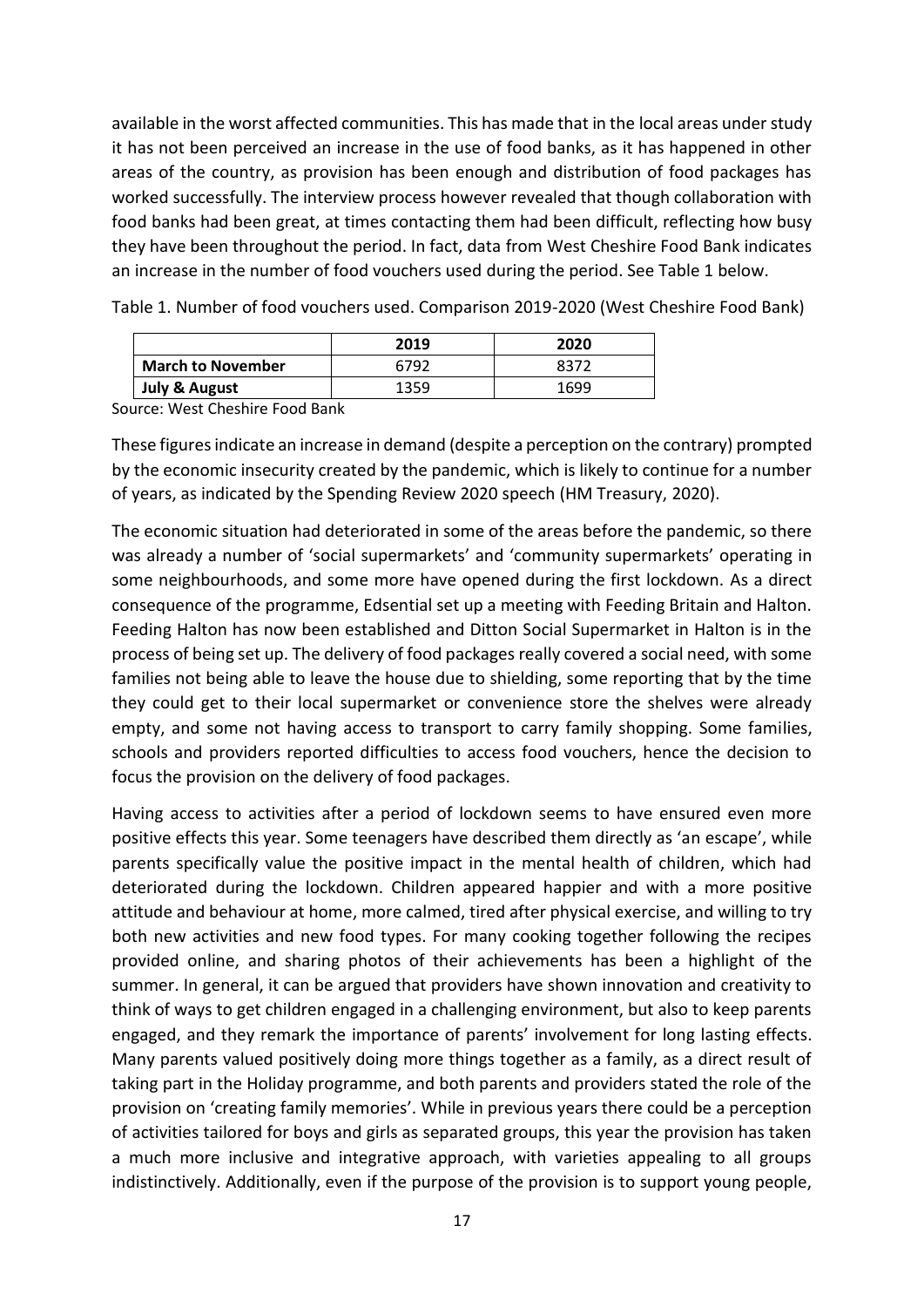it is clear that it has a positive influence in families and communities as a whole. The pandemic has highlighted the need for wider support targeting parents, which some providers are already addressing through parenting skills sessions. However some parents themselves recognised their limitations to support their children, particularly with schooling, due to their own low levels of literacy, with some admitting difficulties to perform certain basic digital tasks such as sending an email. Schools observed also difficulties in this regard, in some cases to be added to language barriers in some communities.

Providers also observed positive changes in young people from the beginning of the activities to the end, with particularly good outcomes with regard to self-confidence and resilience. The development of social skills, even in socially distance settings, was also perceived, with children belonging to SEND groups managing to integrate themselves and enjoy with others. Leadership skills were part of the goals of some providers, but were also observed by those who have been running activities for several years, with children who have previously attended helping younger children and acting as role models. Those who provided food onsite particularly observed the willingness of children to try new types of food, being surprised by some situations in which 'some children didn't even know what a jacket potato was'.

One of the gaps of the provision is the availability of opportunities for young people over 12 years old. When interviewed, this group could not give specific examples of what type of activities they would feel interested on participating, only mentioning the possibility to meet new people and socialise. The younger age groups did provide some suggestions for activities that could be included in future provision, such as music related ones, movies, or day trips to have a change of scenery. The latter were part of the offering of some providers in previous years, but have not been possible in 2020 due to Covid19 restrictions. Other suggestions, which show the different provisions available, include football, volleyball, gymnastics, tennis, a talent show, art work or a pet day (bring pets from home).

The summer provision contributed to break the feeling of isolation brought by the lockdown, with those who received activity and food packages still missing the social component and wanting to meet more people and make new friends. However they also showed good level of understanding of the situation and the limitations imposed by the pandemic.

# <span id="page-17-0"></span>Evaluation of the Partnership Boards

The perceptions about the functioning of the partnership boards have been generally positive, though with room for improvement. It can be argued that meetings were well organised, the decision making process for the allocation of funding to different providers was smooth, and there was an added value to count on members representing a diverse group of stakeholders, with some members welcoming in particular the participation of people with experience in food poverty.

There were questions raised however with regard to the profile of some members, insofar they may not have a sufficient authoritative role within their institution to promote change and 'make things happen'. It was also observed by the researchers that some members saw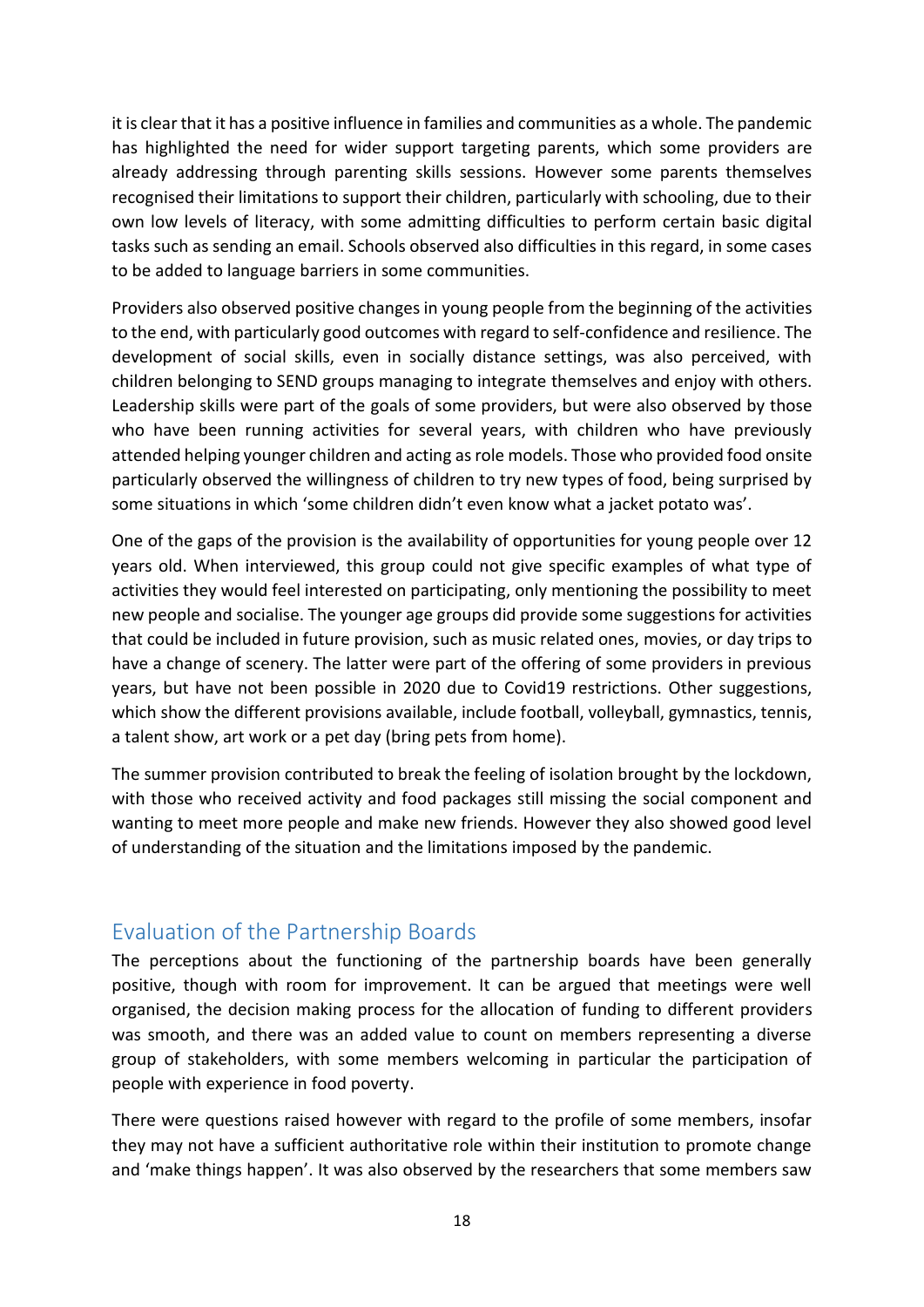their role in the partnership board as temporary or a secondment, not being part of their main duties. Some also mentioned that they only participated at a very early stage so they really didn't have a deep knowledge about what the partnership was trying to achieve. This was also perceived by some of the area coordinators. It became apparent that a higher level of commitment from the participants was necessary, and for a longer period of time. Better understanding of the purpose of the scheme and its evaluation is required.

It was also observable that there were big differences in the expertise of the members, with some involved in activities related to public health, nutrition, food poverty or deprivation for many years, while for others, in particular area coordinators, this was the first time they entered in contact with the reality of the acute needs in their communities. For the latter it was a learning curve to be aware of how extended issues of food poverty are within their local area, as the external perception is, particularly in West Cheshire and some parts of the Wirral, of a predominantly affluent community.

The lack of understanding and commitment on some members led to delays in some decision making process in relation to the commissioning of providers, but particularly with regard to delivery of documentation, collection of information and meeting of deadlines for paperwork completion. Recommendations in the next section will aim to address some of these issues. In this regard, some members also suggested widening the participation on the partnership boards to include academia.

The participation of representatives with different backgrounds and from diverse stakeholder groups was considered positive in order to learn from best practices in other communities. It also opens the possibility of future collaborations.

# <span id="page-18-0"></span>Conclusions and recommendations

The provision of activities and food during the summer school break constitutes without a doubt a positive intervention in communities suffering from low income and high levels of poverty and deprivation. The summer of 2020, under Covid19 restrictions and negative economic impacts, has exacerbated the inequalities existing in those communities, making more evident the gaps in access to services, education and digital facilities.

There is increasing demand in all the areas under analysis to provide both food and activities during all school breaks and not only during the summer, though it is recognised that the summer break is the most significant period due to its long duration.

Results indicate positive changes in children and the wider families, particularly in selfconfidence and sense of happiness, improvement of mood and behaviour at home. Providers and schools value the role of the Holiday scheme as a measure that prevents anti-social behaviours in their respective communities. In this regard, the positive contribution of the programme on young people's mental health is especially recognised.

However, in order to fully assess the impact of the programme in the longer term, there is a need to evaluate children's evolution during school term, to see if the gaps in attendance,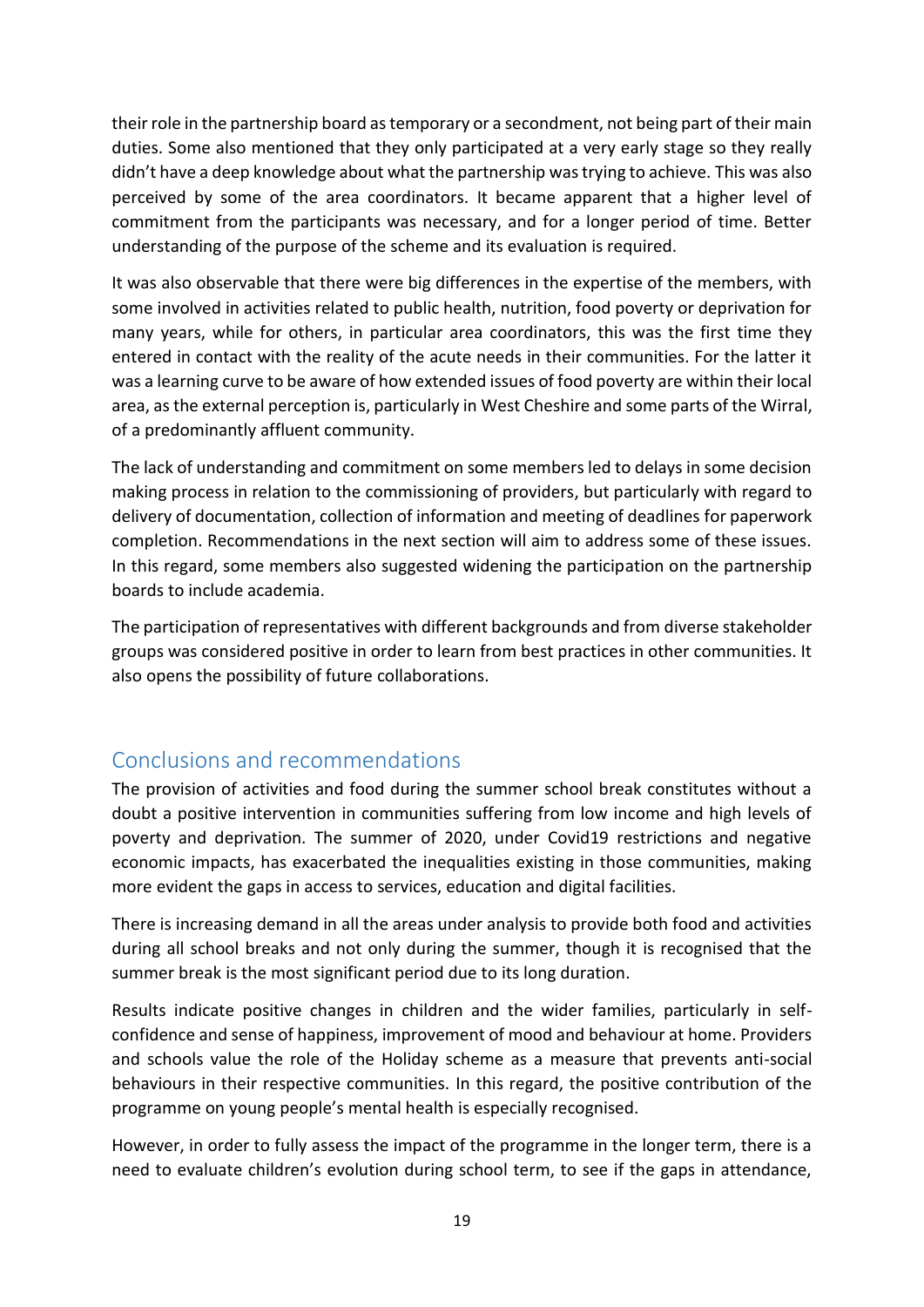attainment and performance of those in the most vulnerable groups starts narrowing. In order for that to happen, full participation of schools in research is required and a longitudinal study needs to be conducted. The inclusion of activities for young people over 12 years old is a very limited element of the provision, despite the fact that some providers cater for siblings on mixed ages, but usually they don't have participants over the age of 14, unless their overall aim includes support and activities for families as a whole. It is imperative that secondary schools get involved in this process, and as such allocated the necessary resources. The programme needs further engagement with young people in this age group to identify which activities need to be offered going forward, in order to ensure their engagement. It is also recommended that the partnership board remains open to allow new providers to participate, as there is clearly a gap in the provision that current providers can offer. In that sense, it could be desirable to add members of secondary schools, academies and colleges to the partnership boards.

The research has also revealed that the situation of many young people who require support is linked to wider family needs, so it is recommended that interventions include initiatives to support the parents, particularly with regard to literacy (general and digital).

It is also recommended to draw up clear terms of reference for the members of the partnership boards, to ensure their role, responsibilities and commitment are clearly understood. Bearing in mind the need to continue with this provision, the assessment of its effectiveness is also required. In this sense, early action should be taken, with clear organisation and structured planning, and with terms of reference that commit participants to research. It is also recommended to allow researchers early contact with partnership boards, area coordinators and providers, so that the relevance of the evaluation, monitoring and research by an independent party is fully understood and supported throughout.

The government has now approved a Covid Winter Grant Scheme with part of its funding, allocated through local authorities, dedicated to cover food and bills of the most vulnerable during the pandemic (Cowen, 2020). It has also been announced the commitment of the government to make funding available for Holiday Activities and Food (HAF) provision through Easter, Summer and Christmas in 2021 (Cowen, 2020). This approach is in line with the demand expressed by participants in the existing schemes, and the recommendations of this and previous research (Francis et al. 2019). It should provide an opportunity for better planning and promotion of activities. HAF would benefit from a longer term funding guarantee to allow providers to plan, grow and develop in meeting the needs of the growing FSM eligible children and young people population. The funding security would help build sustainability and ensure providers meet all quality standards. Given the wider needs created by the pandemic, with more families struggling but children not officially classified as FSM eligible, flexibility to access the participation in HAF activities is key to ensure that no vulnerable child is excluded, and that families in need receive support before they reach a crisis point from which is more difficult to recover.